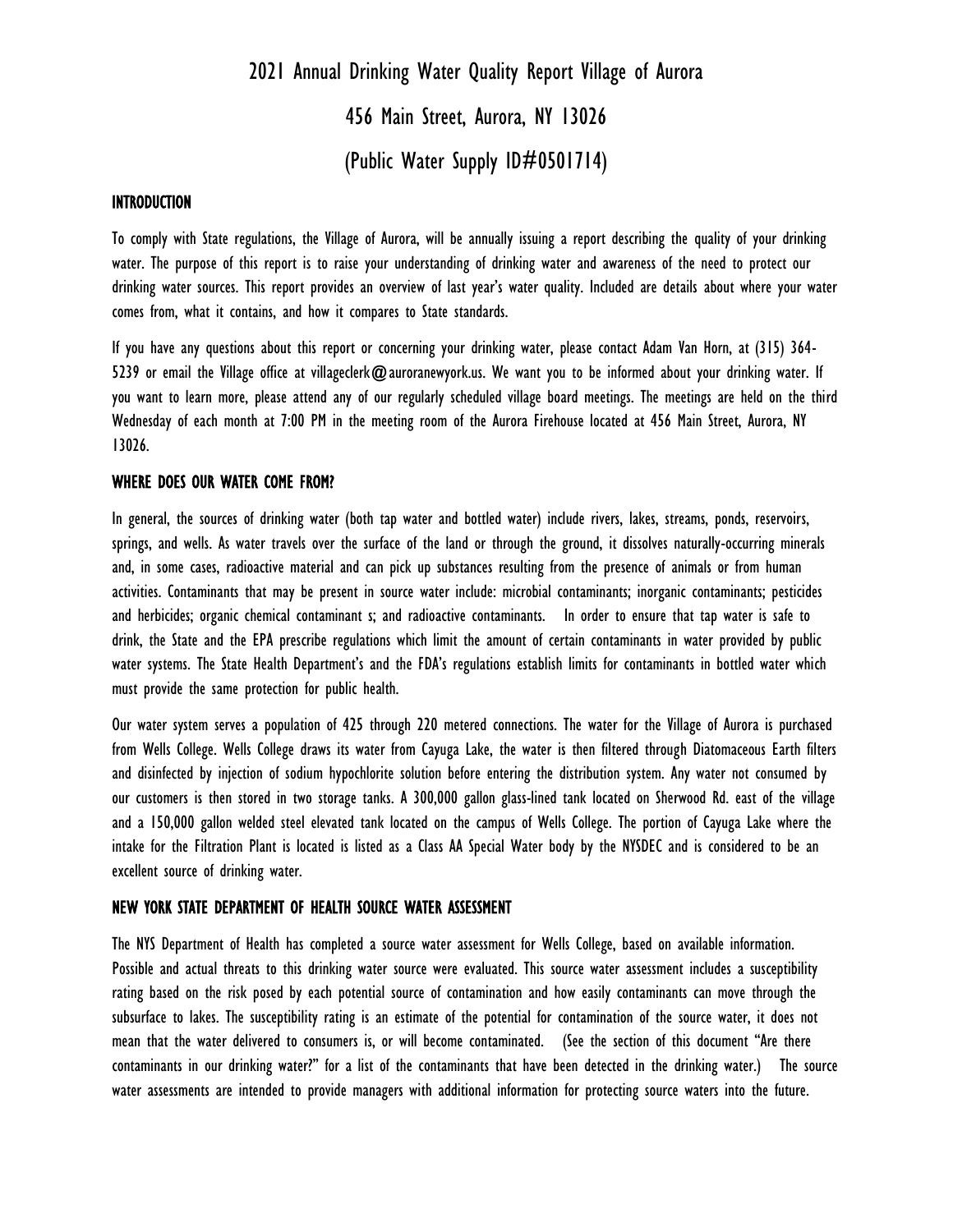As mentioned before, our water is derived primarily from Cayuga Lake. The source water assessment has rated this source as having an elevated susceptibility to protozoa and phosphorus due to the elevated density of CAFOs (Concentrated Animal Feeding Operations) and the moderate density of sanitary wastewater discharges in the assessment area. The amount of agricultural lands used for crops increases the susceptibility potential for pesticides. An additional source of potential contamination for sediments and turbidity include a stream that discharges into the Lake near the intake.

County and state health departments will use this information to direct future source water protection activities. These may include water quality monitoring, resource management, planning, and education programs. A copy of the complete assessment is available for review by calling the Cayuga County Health Department at 253-1405.

## ARE THERE CONTAMINANTS IN OUR DRINKING WATER?

As the State regulations require, the drinking water is routinely tested for numerous contaminants. These contaminants include: total coliform, turbidity, inorganic compounds, nitrate, nitrite, lead and copper, volatile organic compounds, total trihalomethanes, and synthetic organic compounds. The table presented below depicts which compounds were detected in your drinking water. The State allows us to test for some contaminants less than once per year because the concentrations of these contaminants do not change frequently. Some of our data, though representative, may be more than one year old.

Results from the 2021 Wells College water sampling is reported at the end of this report.

It should be noted that all drinking water, including bottled drinking water, may be reasonably expected to contain at least small amounts of some contaminants. The presence of contaminants does not necessarily indicate that water poses a health risk. More information about contaminants and potential health effects can be obtained by calling the EPA's Safe Drinking Water Hotline (800-426-4791) or the Cayuga County Health Department at (315) 253-1405.

| <b>Table of Detected Contaminants</b> |                            |                          |                                               |                                   |             |                                        |                                                                                        |
|---------------------------------------|----------------------------|--------------------------|-----------------------------------------------|-----------------------------------|-------------|----------------------------------------|----------------------------------------------------------------------------------------|
| <b>Contaminants</b>                   | <b>Violation</b><br>Yes/No | Date of<br><b>Sample</b> | <b>Level Detected</b><br>(Ave/Max)<br>(Range) | <b>Unit</b><br><b>Measurement</b> | <b>MCLG</b> | Regulatory<br>Limit (MCL, TT<br>or AL) | Likely Source of Contamination                                                         |
| Lead <sup>1</sup>                     | NO                         | 8/27/21                  | $< 0.1 - 42$<br>13.4                          | ug/L                              | 0           | 15                                     | Contained in Finished Water, an<br>artifact of old piping and lead<br>soldered joints. |
| Copper <sup>2</sup>                   | NO                         | 8/27/21                  | $0.124 -$<br>1.73<br>0.666                    | mg/l                              | 0           | 1.3                                    | Corrosion of household plumbing,<br>erosion of natural deposits                        |

## **Notes**

 $1$  –The level presented represents the  $90<sup>th</sup>$  percentile of the 10 samples collected.

 $2$  – The level presented represents the 90<sup>th</sup> percentile of the 10 sites tested. A percentile is a value on a scale of 100 that indicates the percent of a distribution that is equal to or below it. The 90<sup>th</sup> percentile is equal to or greater than 90% of the copper values detected at your water system. In this case, 10 samples were collected at your water system and the  $90<sup>th</sup>$  percentile value was the 0.666 mg/l value. T.

The following items were sampled for in the Aurora water system, but not detected: total coliforms.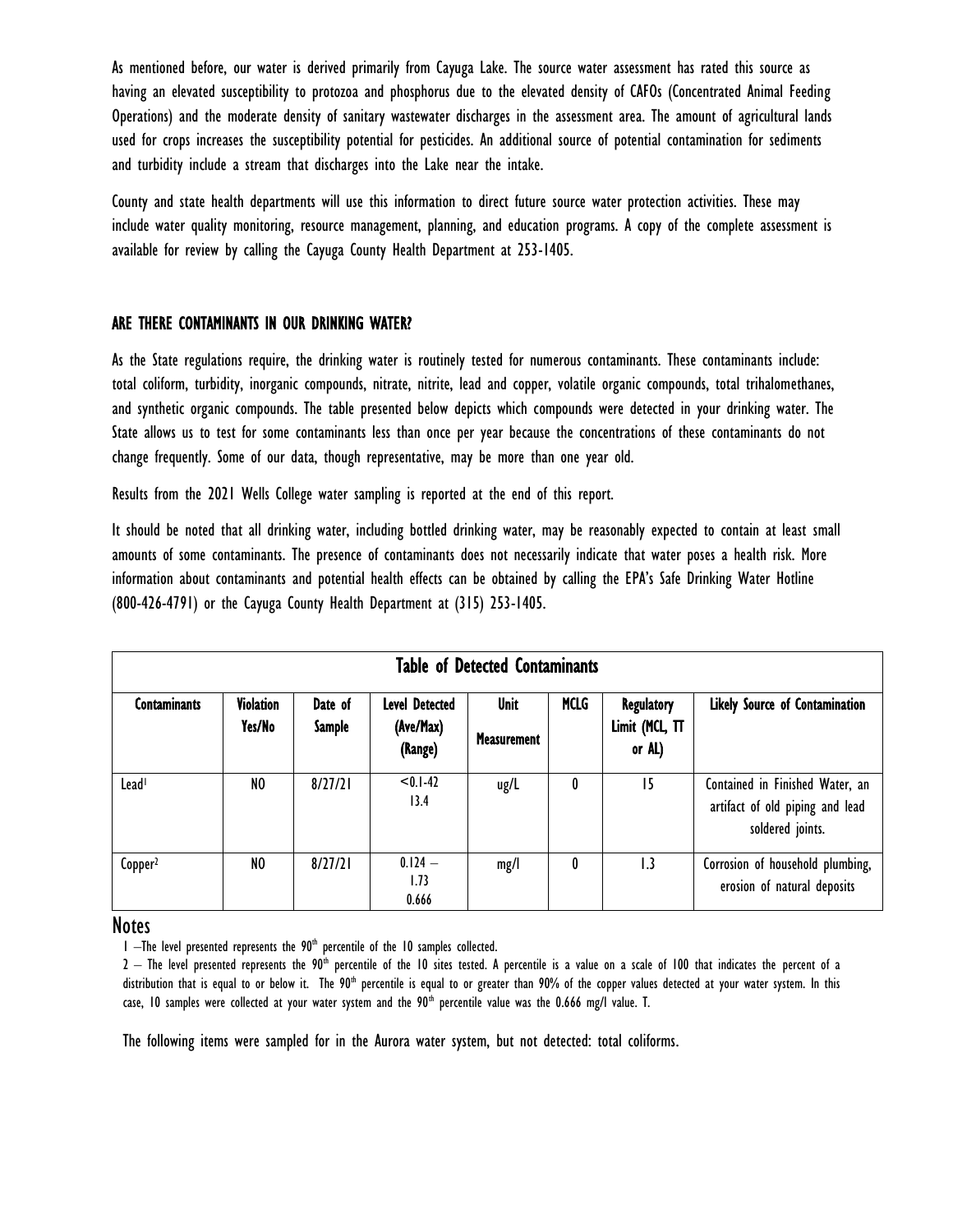# **Definitions**

Maximum Contaminant Level (MCL): The highest level of a contaminant that is allowed in drinking water. MCLs are set as close to the MCLGsas feasible.

Maximum Contaminant Level Goal (MCLG): The level of a contaminant in drinking water below which there is no known or expected risk tohealth. MCLGs allow for a margin of safety.

Maximum Residual Disinfectant Level (MRDL): The highest level of a disinfectant allowed in drinking water. There is convincing evidence thataddition of a disinfectant is necessary for control of microbial contaminants.

Maximum Residual Disinfectant Level Goal(MRDLG): The level of a drinking water disinfectant below which there is no known or expected riskto health. MRDSLGs do not reflect the benefits of the use of disinfectants to control microbial contaminations.

Action Level (AL): The concentration of a contaminant which, if exceeded, triggers treatment or other requirements which a water system mustfollow.

**Treatment Technique** (TT): A required process intended to reduce the level of a contaminant in drinking water.

**Non-Detects** (ND): Laboratory analysis indicates that the constituent is not present.

Nephelometric Turbidity Unit (NTU): A measure of the clarity of water. Turbidity in excess of 5 NTU is just noticeable to the average person.

Milligrams per liter (mg/l): Corresponds to one part of liquid in one million parts of liquid (parts per million - ppm). Micrograms per liter (ug/l): Corresponds to one part of liquid in one billion parts of liquid (parts per billion - ppb).

We are required to present the following information on lead in drinking water. If present, elevated levels of lead can cause serious health problems, especially for pregnant women, infants, and young children. It is possible that lead levels at your home may be higher than at other homes in the community as a result of materials used in your home's plumbing. The Village of Union Springs is responsible for providing high quality drinking water, but cannot control the variety of materials used in plumbing components. When your water has been sitting for several hours, you can minimize the potential for lead exposure by flushing your tap for 30 seconds to 2 minutes before using water for drinking or cooking. If you are concerned about lead in your water, you may wish to have your water tested. Information on lead in drinking water, testing methods, and steps you can take to minimize exposure is available from the Safe Drinking Water Hotline (1-800-426-4791) or at [http://www.epa.gove/safewater/lead.](http://www.epa.gove/safewater/lead)

## DO I NEED TO TAKE SPECIAL PRECAUTIONS?

Some people may be more vulnerable to disease causing microorganisms or pathogens in drinking water than the general population. Immuno- compromised persons such as persons with cancer undergoing chemotherapy, persons who have undergone organ transplants, people with HIV/AIDS or other immune system disorders, some elderly, and infants can be particularly at risk from infections. These people should seek advice from their health care provider about their drinking water. EPA/CDC guidelines on appropriate means to lessen the risk of infection by Cryptosporidium, Giardia and other microbial pathogens are available from the Safe Drinking Water Hotline (800-426-4791).

## WHY SAVE WATER AND HOW TO AVOID WASTING IT?

Although our system has an adequate amount of water to meet present and future demands, there are a number of reasons why it is important to conserve water:

• Saving water saves energy and some of the costs associated with both of these necessities of life;

• Saving water reduces the cost of energy required to pump water and the need to construct costly new wells, pumping systems and water towers; and

• Saving water lessens the strain on the water system during a dry spell or drought, helping to avoid severe water use restrictions so that essential fire fighting needs are met.

You can play a role in conserving water by becoming conscious of the amount of water your household is using, and by looking for ways to use less whenever you can. It is not hard to conserve water. Conservation tips include:

• Automatic dishwashers use 15 gallons for every cycle, regardless of how many dishes are loaded. So get a run for your money and load it to capacity.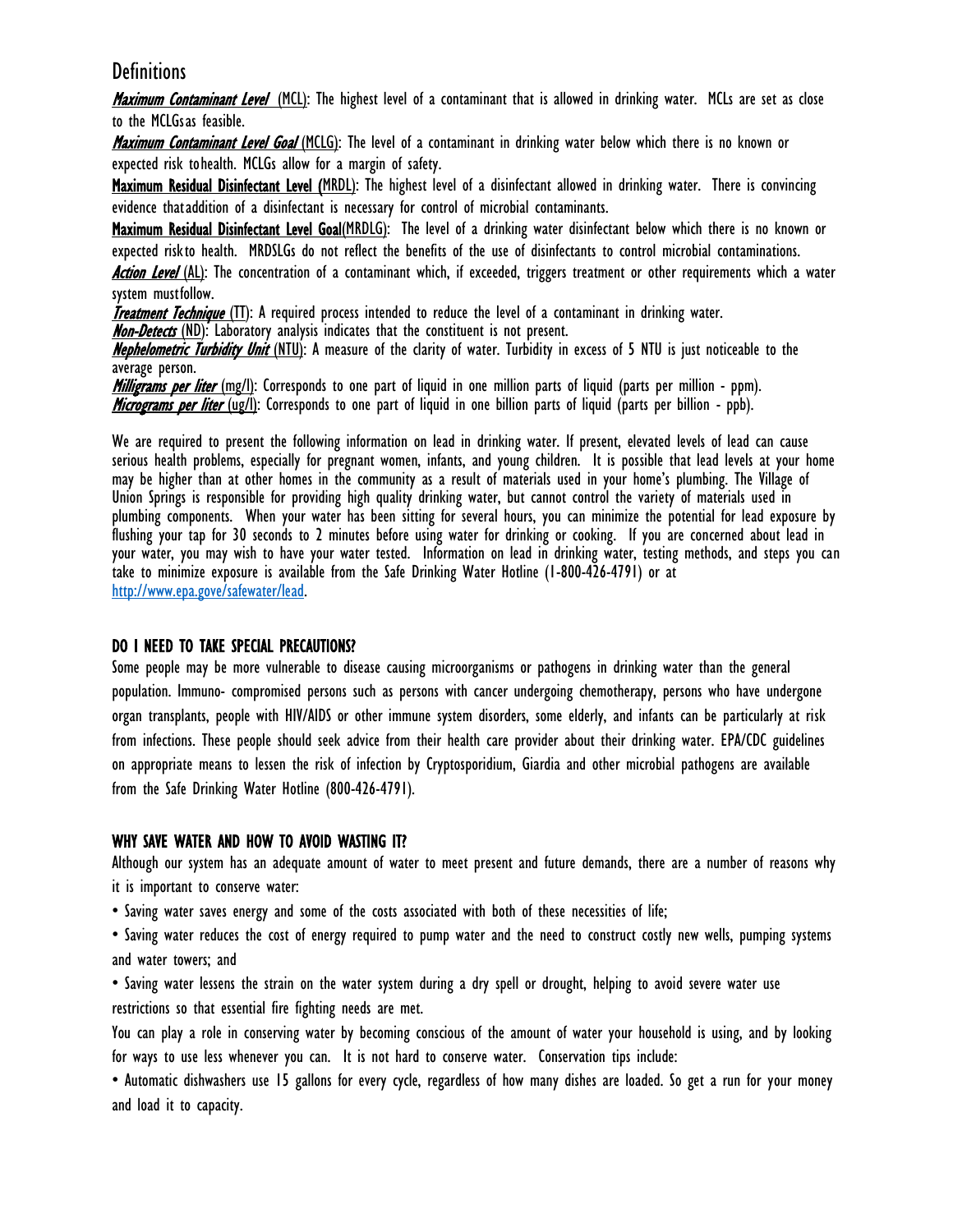• Turn off the tap when brushing your teeth.

• Check every faucet in your home for leaks. Just a slow drip can waste 15 to 20 gallons a day. Fix it up and you can save almost 6,000 gallons per year.

• Check your toilets for leaks by putting a few drops of food coloring in the tank, watch for a few minutes to see if the color shows up in the bowl. It is not uncommon to lose up to 100 gallons a day from one of these otherwise invisible toilet leaks. Fix it and you save more than 30,000 gallons a year.

## CLOSING

Thank you for allowing us to continue to provide your family with quality drinking water this year. In order to maintain a safe and dependable water supply we sometimes need to make improvements that will benefit all of our customers. The costs of these improvements may be reflected in the rate structure. Rate adjustments may be necessary in order to address these improvements. We ask that all our customers help us protect our water sources, which are the heart of our community. Please call our office if you have questions at (315) 364-5239.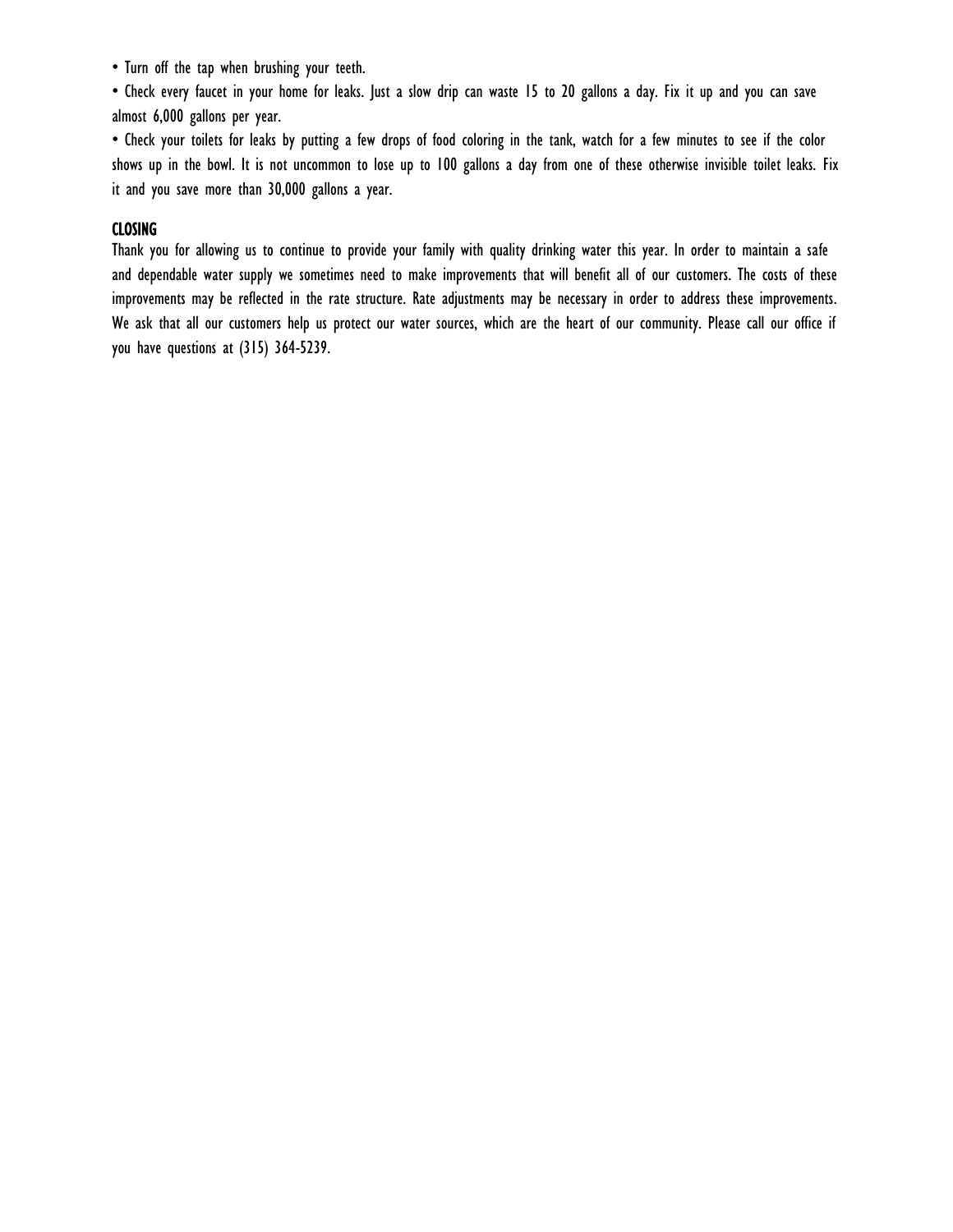| 2021 Wells College Sampling Results   |                                     |                    |                                                  |                         |      |                                        |                                                                                                                                            |  |  |
|---------------------------------------|-------------------------------------|--------------------|--------------------------------------------------|-------------------------|------|----------------------------------------|--------------------------------------------------------------------------------------------------------------------------------------------|--|--|
| <b>Table of Detected Contaminants</b> |                                     |                    |                                                  |                         |      |                                        |                                                                                                                                            |  |  |
| Contaminant                           | Violati<br>0n<br>Yes/N<br>$\pmb{0}$ | Date of<br>Sample  | Level<br><b>Detected</b><br>(Avg/Max)<br>(Range) | Unit<br>Measuremen<br>t | MCLG | Regulatory<br>Limit (MCL, TT<br>or AL) | Likely Source of Contamination                                                                                                             |  |  |
| Microbiological Contaminants          |                                     |                    |                                                  |                         |      |                                        |                                                                                                                                            |  |  |
| <b>Turbidity/FINISH</b>               | No                                  | 7/12/21            | 0.98/MAX                                         | <b>NTU</b>              | N/A  | 1.0                                    | Soil Run-off                                                                                                                               |  |  |
| <b>Inorganic Contaminants</b>         |                                     |                    |                                                  |                         |      |                                        |                                                                                                                                            |  |  |
| Nitrate                               | no                                  | 12/6/21            | 1.17                                             | mg/l                    | 10   | 10                                     | Runoff from fertilizer use;<br>leaching from septic tanks,<br>sewage; erosion of natural<br>deposits                                       |  |  |
| Sulfate                               | no                                  | 1/07/21            | 28.8                                             | mg/l                    | N/A  | 250                                    | Naturally occurring                                                                                                                        |  |  |
| <b>Barium</b>                         | no                                  | 10/05/21           | 26.5                                             | ug/l                    | 2000 | 2000                                   | Discharge from metal refineries<br>and drilling wastes and erosion<br>of natural deposits                                                  |  |  |
| <b>Organic Contaminants</b>           |                                     |                    |                                                  |                         |      |                                        |                                                                                                                                            |  |  |
| 1,4 Dioxane                           | no                                  | 8/4/21<br>11/30/21 | 0.02<br>0.0366                                   | ug/l                    | N/A  | N/A                                    | Released into the environment<br>from commercial and industrial<br>sources and is associated with<br>inactive and hazardous waste<br>sites |  |  |
| PFOA                                  | no                                  | 5/25/21            |                                                  | ng/l                    |      | $\mathbf{2}$                           |                                                                                                                                            |  |  |
| <b>PFOS</b>                           | no                                  | 5/25/21            | <b>ND</b>                                        | ng/L                    |      | $\mathbf{2}$                           |                                                                                                                                            |  |  |
| Chloroform                            | No                                  |                    |                                                  |                         |      |                                        |                                                                                                                                            |  |  |